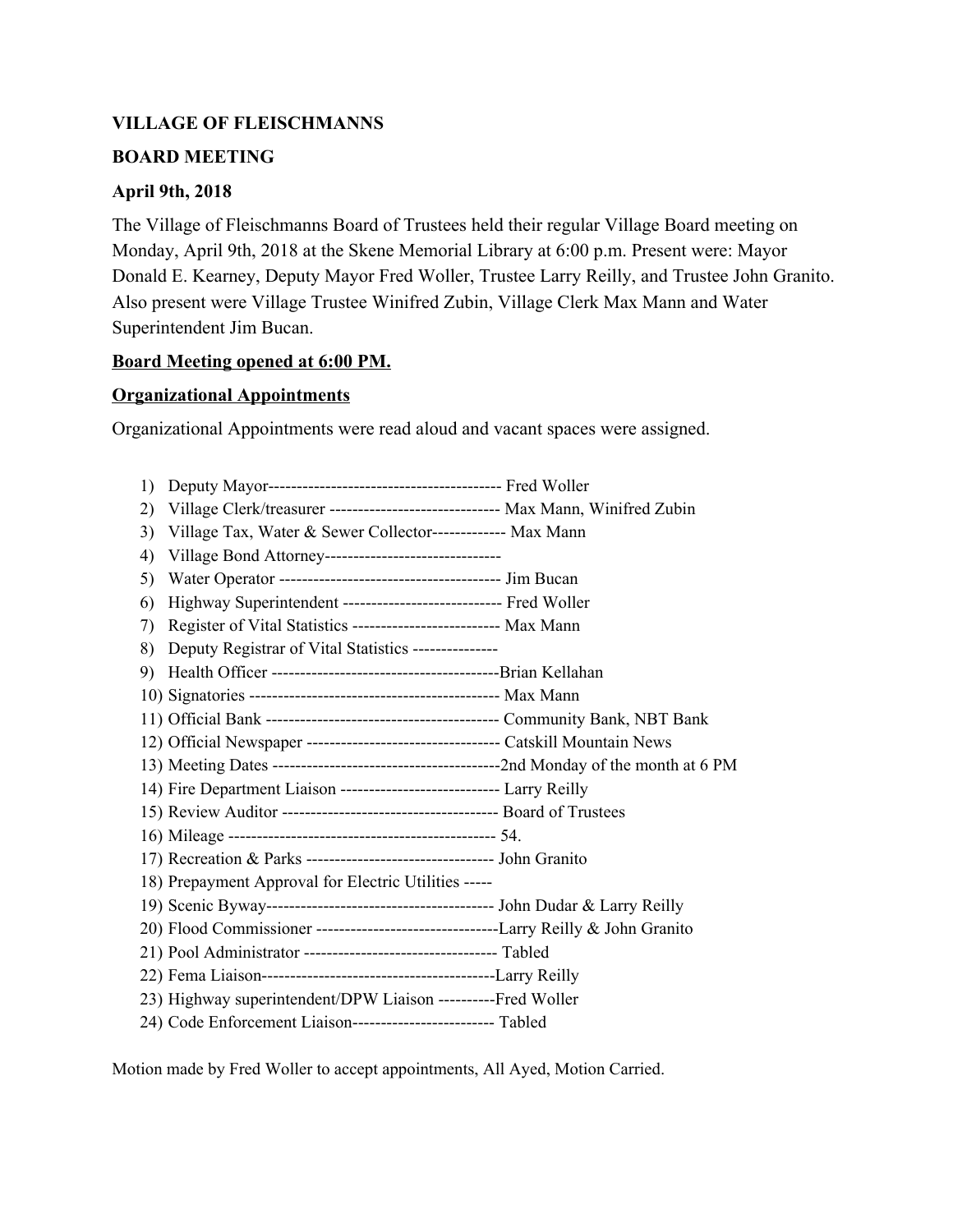#### **Minutes Review**

Minutes from the previous Board Meeting taking place on March 12, 2018 were read. Motion made by Fred Woller to accept minutes, all ayed, Motion Carried.

#### **Board Meeting Opened at 6:13 PM**

#### **Local Law #4**

# LOCAL LAW NO. 4 OF 2018

#### A LOCAL LAW TO MAKE PAYMENT OF TAXES A PREREQUISITE FOR A BUILDING PERMIT

Be it enacted by the Village Board of the Village of Fleischmanns as follows:

Section 1. Legislative Intent: It is the intent of this local law to assure that, prior to being issued a building permit, a resident has paid all taxes, water and sewer charges, and any other charge due to the Village.

Section 2. Authority: This local law is adopted pursuant to Home Rule

Section 3. Subject to Section 5 below, no building permit shall issue to a property owner within the Village who owes the Village any taxes, water or sewer charges or any other debt to the Village.

Section 4. Upon receipt of an application for a Building Permit, the Code Enforcement Officer (or his/her designee) ("CEO") shall determine whether the applicant has any outstanding balance owed to the Village. To assist in this determination, the Village Treasurer or Clerk shall provide the CEO with a monthly list of residents owing money to the Village. In the event that the applicant's name is on the most recent list of residents with an outstanding balance, the CEO shall (1) accept a receipt from the Village Clerk as prima facie evidence that the balance has been paid and issue the requested permit; or (2) contact the Village Treasurer or Clerk to determine the current status of the resident's account. In the event that the balance has been paid, the building permit shall be issued.

Section 5. The requirements of this Local Law shall be suspended for a period of sixty days following the expiration of any state of emergency declared by the Mayor. At other times the requirements of this Local Law may be waived by a majority of the Village Board upon an application from a property owner showing hardship.

Section 6. Severability: If any clause, sentence, paragraph, subdivision, or part of this Local Law or the application thereof to any person, firm or corporation, or circumstance, shall be adjusted by any court of competent jurisdiction to be invalid or unconstitutional, such order or judgment shall not affect, impair, or invalidate the remainder thereof, but shall be confined in its operation to the clause, sentence, paragraph, subdivision, or part of this Local Law or in its application to the person, individual, firm or corporation or circumstance, directly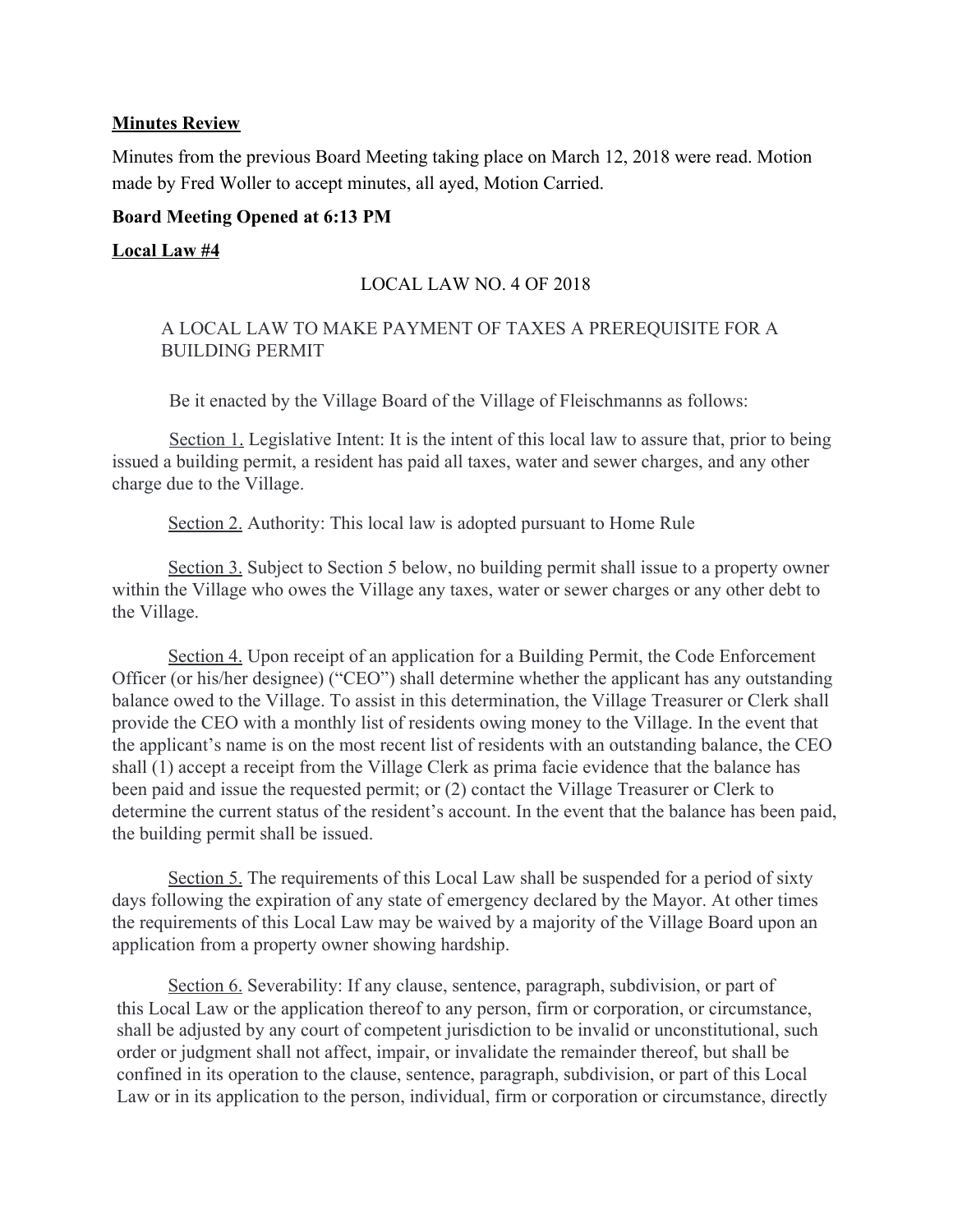involved in the controversy in which such judgment or order shall be rendered.

Section 7. This local law shall take effect immediately upon filing with the Secretary of State.

Local Law #4 was read and the public hearing was motioned to be set on May 14th at 6:00 PM by Mayor Don Kearney, All Ayed, Motion Carried.

# **Mark Project-Peg Ellsworth**

Discussion was held in regard to the theater project.

Mark Project wishes to obtain services from I.R. Contracting to reinstall the vertical sign at the Maxbuilt Theater, 950 Main Street, in Fleischmanns, NY, the same sign, now refurbished that was removed during the restoration of the Theater Facade.

Description of Services: Following the receipt of a signed contract, I.R. Contracting will provide construction services for the installation of the Vertical Sign at the Maxbuilt Theater at 950 Main Street, with completion date of May, 25, 2018. The sign is 14' long, 24" wide, and 10" deep, and is currently located in the westernmost storefront of the Theater.

SCOPE OF WORK: Contractor will provide all services, materials, equipment, and labor necessary for the reinstallation of the vertical sign at the worksite, to include but not limited to affixing the sign to the exterior of the building, adequate structural supports secured to the face of the building, run new wiring from panel in the basement to the sign, protect the utility lines while installing the sign, and test the sign's lighting system, after installation. The sign to be installed in the same location from which it was removed. Contractor is to remove all construction materials and debris from the site following completion of services.

Terms: \$3,750 Total Cost, \$1,750 on commitment, and \$1,750 on completion.

Fleischmanns First contact for coordination of work is Doug Green, (609) 468-6912.

Contractor is to demonstrate workers compensation insurance, and general liability insurance at the \$1,000,000 level.

# **Wastewater Treatment Plant-Jim Bucan**

A temporary Cell Tower is being built behind the Wastewater Treatment Plant, a sight agreement has been issued by sprint regarding rent of the site. The tower is mobile and on wheels, and the agreement was decided by the village on 8/5/2018.

Chemicals for the continual operation the plant have been ordered. Water flow has risen steadily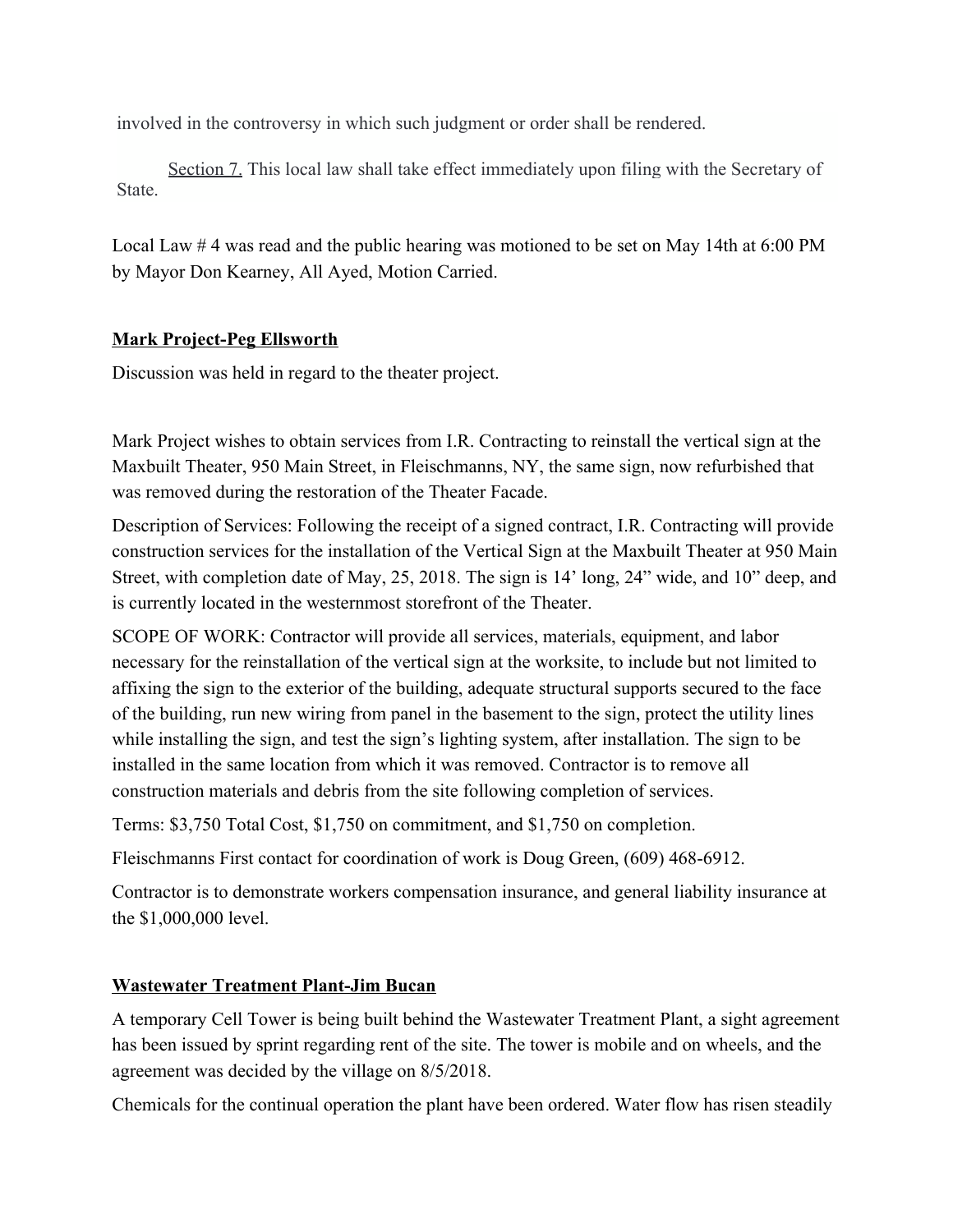in the past few weeks. Gangways for the cesspools are strongly being considered as to improve operation of the plant. Water meters are currently being read for the next quarter of water billing, and new meters are requested as to exhaust and close out the EFC fund.

Motion made by Fred Woller to approve purchase of new meters, All Aye, Motion Carried.

#### **Flood Buyout**

A Flood Buyout for 45 Bridge st was discussed.

# **RESOLUTION # \_\_\_\_ OF 2018**

# SUPPORTING PARTICIPATION IN THE NEW YORK CITY FUNDED FLOOD BUYOUT PROGRAM FOR

# *45 Bridge Street, Fleischmanns NY*

**WHEREAS,** the Village of Fleischmanns is subject to flooding that can damage property, close roads, disrupt traffic, and present a public health and safety hazard; and

**WHEREAS,** at the request of local communities, funding from NYC Department of Environmental Protection (DEP) is being made available to help property owners who qualify for the NYC Funded Buyout Program (NYCFFBO) based on eligibility criteria in five categories -1) Hydraulic study property (recommended by engineering analysis), 2) CWC Flood Hazard Mitigation Implementation Program, 3) Community-approved Stream Management Project, Erosion Hazard, and 5) Inundation Hazard, and

**WHEREAS,** The Village of Fleishcmanns has conducted a Local Flood Analysis (LFA) including hydraulic analysis of flooding in the Village and the LFA recommends certain properties that are subject to repetitive flood damages should be considered for the flood buyout, and

**WHEREAS,** the property at 45 Bridge Street has been recommended for consideration for buyout in the LFA and the Village has been approached by Harriet Grossman, the owner of the property, requesting to participate in the NYCFFBO program under the Hydraulic study category, and

**WHEREAS,** the Village of Fleischmanns has the option to decline ownership of the property choosing instead that the City of New York on the property and the Village understands that these City-owned property will be managed by the City as an open Space. Minimal Management of the property will be performed, such as maintaining boundary lines, posting signs, and annually inspecting the property, and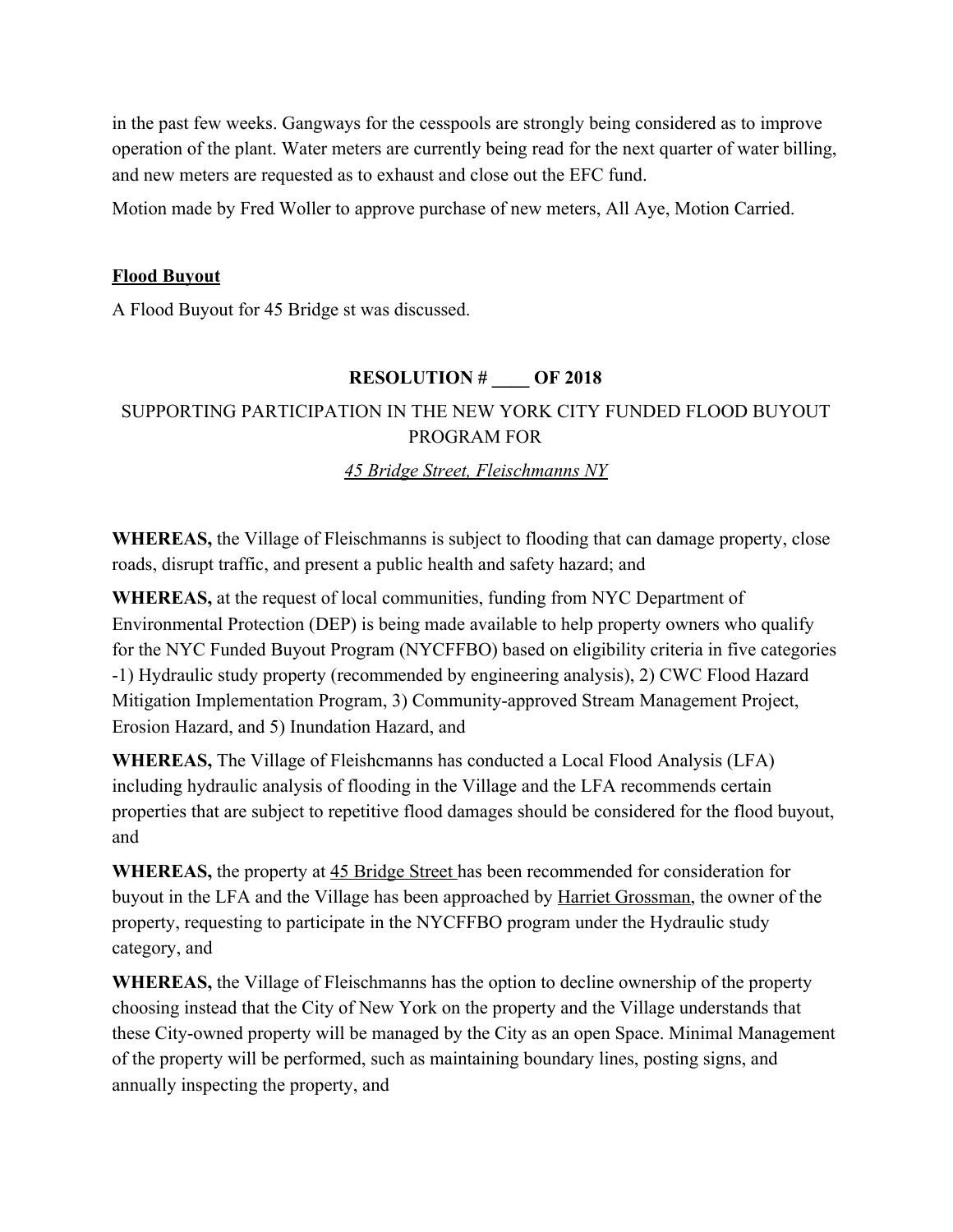**WHEREAS,** we understand that the Village-Owned Property will be managed by the Village in conjunction with a Re-Use Plan prepared by the Village that identifies the Communities Long term plan for the management, use, and development of these parcels. All activities are to be subject to and consistent with the restrictions in Flood-Prone Areas identified in the Second Supplemental Agreement Among West of Hudson Watershed Stakeholders Concerning the New York City-Funded Flood Buyout Program, page 5 (1) a., ii., iii., iv., and v...

# **NOW, THEREFORE BE IT RESOLVED THAT:**

The Village of Fleischmanns Board of Trustees approves Harriet Grossman, Homeowner 45 Bridge Street to apply for the NYCFBO program to permanently remove this flood hazard risk allowing the DEP to begin assisting them in the real estate process. Further that the Village of Fleischmanns Board of Trustees opts to allow the City of New York owning the property as Open Space with the above acknowledged management conditions.

Resolution offered by: Mayor Donald Kearney Seconded by: John Granito

Mayor: Donald Kearney Aye Trustee: John Granito Aye Trustee: Larry Reilly Nay Trustee: Fred Woller Aye

Dated: April 9th 2018 --------------------------------------------------

Max Mann, Village Clerk Village of Fleischmanns State of New York )

A Flood Buyout for 173 Wagner Ave was discussed. It was agreed that the buyout should be a partial of the parcel to the strip of land that is noted in the flood analysis.

# **RESOLUTION # \_\_\_\_ OF 2018**

SUPPORTING PARTICIPATION IN THE NEW YORK CITY FUNDED FLOOD BUYOUT PROGRAM FOR

*173 Wagner Ave, Fleischmanns NY*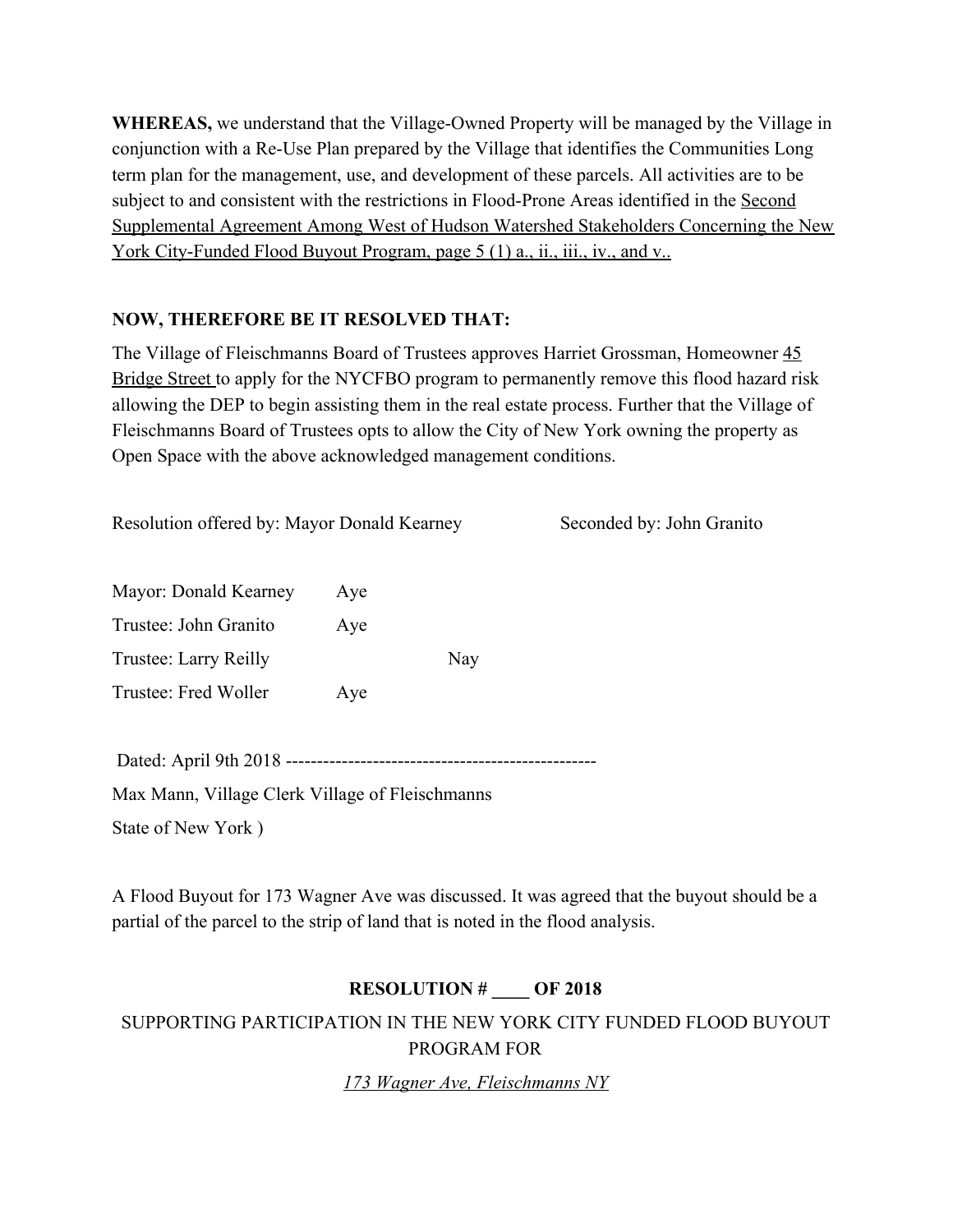**WHEREAS,** the Village of Fleischmanns is subject to flooding that can damage property, close roads, disrupt traffic, and present a public health and safety hazard; and

**WHEREAS,** at the request of local communities, funding from NYC Department of Environmental Protection (DEP) is being made available to help property owners who qualify for the NYC Funded Buyout Program (NYCFFBO) based on eligibility criteria in five categories -1) Hydraulic study property (recommended by engineering analysis), 2) CWC Flood Hazard Mitigation Implementation Program, 3) Community-approved Stream Management Project, Erosion Hazard, and 5) Inundation Hazard, and

**WHEREAS,** The Village of Fleishcmanns has conducted a Local Flood Analysis (LFA) including hydraulic analysis of flooding in the Village and the LFA recommends certain properties that are subject to repetitive flood damages should be considered for the flood buyout, and

**WHEREAS,** the property at 173 Wagner Ave has been recommended for consideration for buyout in the LFA and the Village has been approached by Erzebet Zilahy, the owner of the property, requesting to participate in the NYCFFBO program under the Hydraulic study category, and

**WHEREAS,** the Village of Fleischmanns has the option to decline ownership of the property choosing instead that the City of New York on the property and the Village understands that these City-owned property will be managed by the City as an open Space. Minimal Management of the property will be performed, such as maintaining boundary lines, posting signs, and annually inspecting the property, and

**WHEREAS,** we understand that the Village-Owned Property will be managed by the Village in conjunction with a Re-Use Plan prepared by the Village that identifies the Communities Long term plan for the management, use, and development of these parcels. All activities are to be subject to and consistent with the restrictions in Flood-Prone Areas identified in the Second Supplemental Agreement Among West of Hudson Watershed Stakeholders Concerning the New York City-Funded Flood Buyout Program, page 5 (1) a., ii., iii., iv., and v..

# **NOW, THEREFORE BE IT RESOLVED THAT:**

The Village of Fleischmanns Board of Trustees approves Erzebet Zilahy, Homeowner 173 Wagner Ave to apply for the NYCFBO program to permanently remove this flood hazard risk allowing the DEP to begin assisting them in the real estate process. Further that the Village of Fleischmanns Board of Trustees opts to allow the City of New York owning the property as Open Space with the above acknowledged management conditions.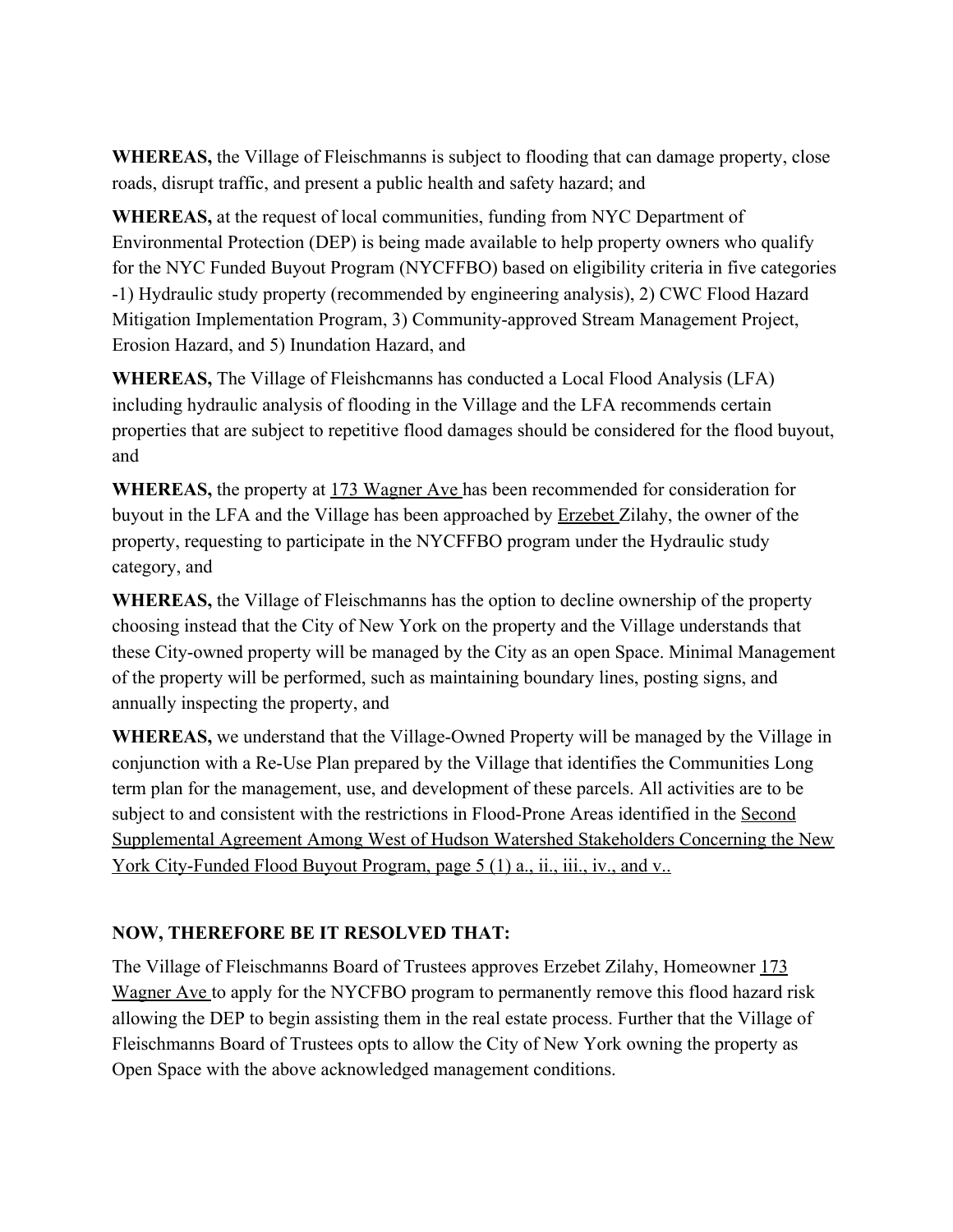Resolution offered by: Mayor Donald Kearney Seconded by: John Granito

| Mayor: Donald Kearney | Aye |     |
|-----------------------|-----|-----|
| Trustee: John Granito | Aye |     |
| Trustee: Larry Reilly |     | Nay |
| Trustee: Fred Woller  | Aye |     |
|                       |     |     |

| Max Mann, Village Clerk Village of Fleischmanns |
|-------------------------------------------------|
| State of New York)                              |

# **Baseball Game**

Alex from the Mountain Athletic club discussed upcoming events for June & July, as well as the purchase of Ball Field Equipment. Practice and Games are going to be held 5-6 PM on Monday through Thursday, June 9th through July 23rd, with the game being held on September 22nd. Alex also requested a key to the concession stand, and he needs to check out a key from the Village Clerk, once the stand is un-winterized.

Motion made by Fred Wollor to purchase more seed for the Ball Field, Mayor Kearney Seconded, All Ayed, Motion Carried. Purchase will be made at Wadler Brothers and the Village Clerks Office will receive an invoice. Larry Reilly agreed to purchase a new chalker and home plate for the Ball Field

Fleischmanns first is going to provide bunting for the event.

# **FY 2018 Budget Draft Proposal**

A budget hearing was set for April 23rd at 6:00 PM. Fred Woller Motioned, Larry Reilly Seconded, All Ayed, Motion Carried.

# **Treasurer's Report**

The Treasurer presented the Treasurer's Report.

The Village Clerk's office requested authorization from the Board to open an Amazon Credit card for office purchases.